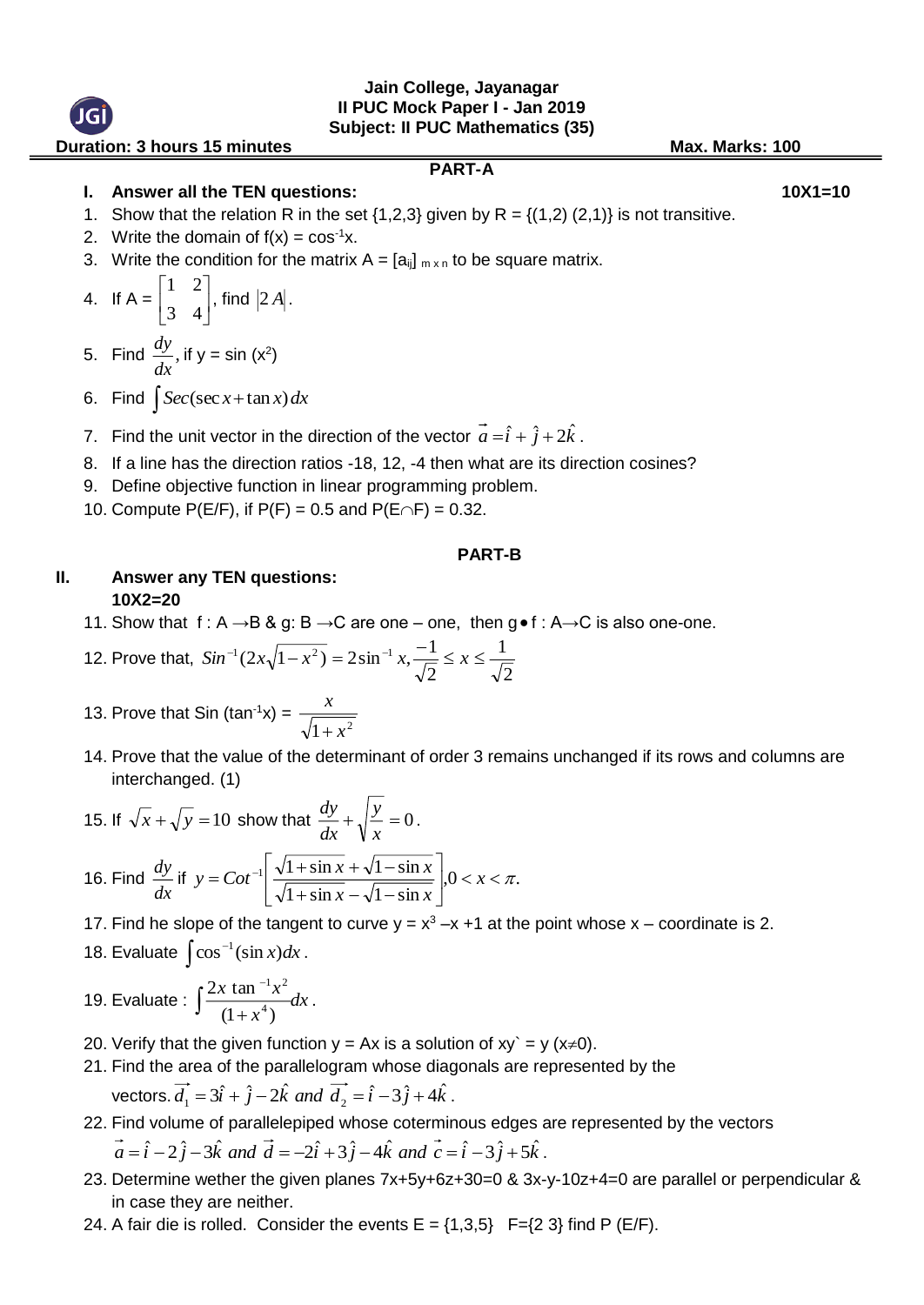#### **PART-C**

## **III. Answer any TEN questions: 10X3=30**

25. If R<sub>1</sub> and R<sub>2</sub> are two t equivalence relations on a set A, then show that R<sub>1</sub>  $\cap$  R<sub>2</sub> is also an equivalence relation.

26. Solve for x, if 
$$
\sin^{-1}(1-x) - 2\sin^{-1} x = \frac{\pi}{2}
$$
  
27. If  $A' = \begin{bmatrix} -2 & 3 \\ 1 & 2 \end{bmatrix}$  and  $B = \begin{bmatrix} -1 & 0 \\ 1 & 2 \end{bmatrix}$  then find  $(A+2B)'$   
28. Find  $\frac{dy}{dx}$  if  $xy = e^{x-y}$ .

29. Verify mean value theorem if  $f(x) = x^3 - 5x^2 - 3x$  in the interval [1,3].

- 30. Find the two positive numbers x and y such that  $x+y = 60$  and  $xy^3$  is maximum.
- 31. Evaluate  $\frac{d}{dx}$  and  $\frac{d}{dx}$ *x x*  $\int \frac{x}{(x^2+1)(x^2+4)}$ 2 32. Evaluate  $\int \frac{5x+3}{\sqrt{2x+4}+10}dx$

$$
\sqrt{x^2 + 4x + 10}
$$

- 33. Find the area bounded by the curve  $y = cos x$  between  $x = 0$  and  $x = 2\pi$ .
- 34. Find the particular solution of differential equation log  $\overline{\phantom{a}}$  $\rfloor$ 1  $\overline{\mathsf{L}}$ Γ *dx*  $\frac{dy}{dx}$  =3x+4y, given y=0 when x=0.
- 35. Let a, b and c be three vectors such that  $|a| = 3$ ,  $|b| = 4$ ,  $|c| = 5$  and each one of them being perpendicular to the sum of other two, find  $|a+b+c|$ .
- 36. Show that the four points A, B, C and D with position vectors  $4\hat{i} + 5\hat{j} + \hat{k}$  ,  $-\hat{j} \hat{k}$ ,  $3\hat{i} + 9\hat{j} + 4\hat{k}$  and  $+4(-\hat{i}+\hat{j}+\hat{k})$  respectively are coplanar.
- 37. Find the distance of the point (-1, -5, -10) from the point of intersection of the line  $\vec{r} = 2\hat{i} - \hat{j} + 2\hat{k} + \lambda\,\,(3\hat{i} + 4\,\hat{j} + 2\hat{k})$  and the plane  $\vec{r}.(\hat{i} - \hat{j} + \hat{k}) = 5$  .
- 38. Three cards are drawn successively without replacement from pack of 52 well shuffled cards. What is the probability that first two cards are kings and the third card drawn is an ace?

## **PART-D**

## **IV. Answer any SIX of the following: 6X5=30**

39. Let f : N →R be a function defined as  $f(x) = 4x^2 + 12x + 15$  show that f : N →S where 'S' is the range of f is invertible. Find the inverse of f.

40. For the matrices A and B, verify that 
$$
(AB)' = B'A'
$$
, where A= $\begin{bmatrix} 1 \\ -4 \\ 3 \end{bmatrix}$  B= $\begin{bmatrix} 1 & 5 & 7 \end{bmatrix}$ 

41. Use product  $\overline{\phantom{a}}$  $\overline{\phantom{a}}$ ┐  $\mathsf{I}$  $\mathbf{r}$  $\mathbf{r}$ L Γ Ξ Ξ Ξ l  $\rfloor$ ן  $\mathsf{L}$  $\mathbf{r}$  $\mathbf{r}$ L  $\lceil$ Ξ Τ Ξ 6 1 2 9 2 3 2 0 1 3  $-2$  4  $0 \t 2 \t -3$  $1 \quad -1 \quad 2$ to solve the system of equations  $x - y + 2z = 1$ 2y-3z=1 3x-2y+4z=2